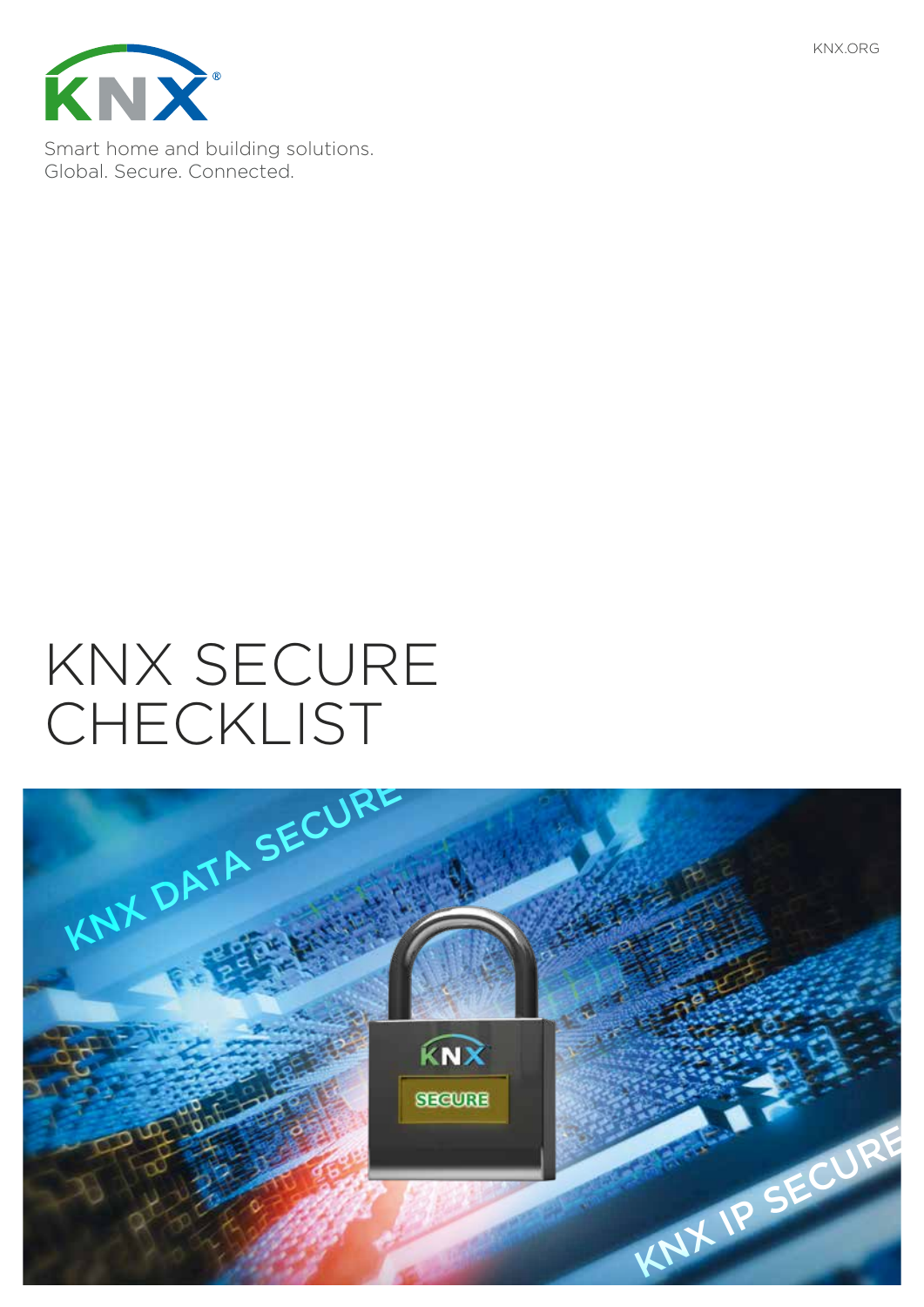## CHECKLIST FOR INCREASED SECURITY AND PRIVACY IN KNX INSTALLATIONS

#### 1.Were the following measures taken into account during installation?

| Are devices and applications fixed mounted? Is it ensured that devices are properly protected<br>against dismounting (e.g. use of anti-theft protection measures)?                                                      |  |
|-------------------------------------------------------------------------------------------------------------------------------------------------------------------------------------------------------------------------|--|
| Is it ensured that unauthorized persons have limited access to distribution boards<br>with mounted KNX installations (e. g. always locked or located in locked rooms)?                                                  |  |
| Is it difficult to access devices in external areas?<br>(e. g. mounted at a sufficient height)?                                                                                                                         |  |
| In case the KNX installation can be operated from areas in buildings that are public<br>and not surveilled, did you contemplate the use of binary inputs (mounted in distribution boards)<br>or push button interfaces? |  |
| Are KNX Touch panels password protected (user, group or quest mode)?                                                                                                                                                    |  |

#### 2. Is Twisted Pair used as communication medium?

| Is the cable anywhere in- or outside the home or the building protected<br>against unauthorized access?                                 |  |
|-----------------------------------------------------------------------------------------------------------------------------------------|--|
| In case the twisted pair cable is used in areas requiring extra protection measures,<br>have you taken the measures as given in item 6? |  |

 $\Box$ 

#### 3. Is Powerline used as communication medium?

Have band stop filters been installed?

If Powerline is also used outside the building, have you taken the same measures for the media coupler as given in item 6?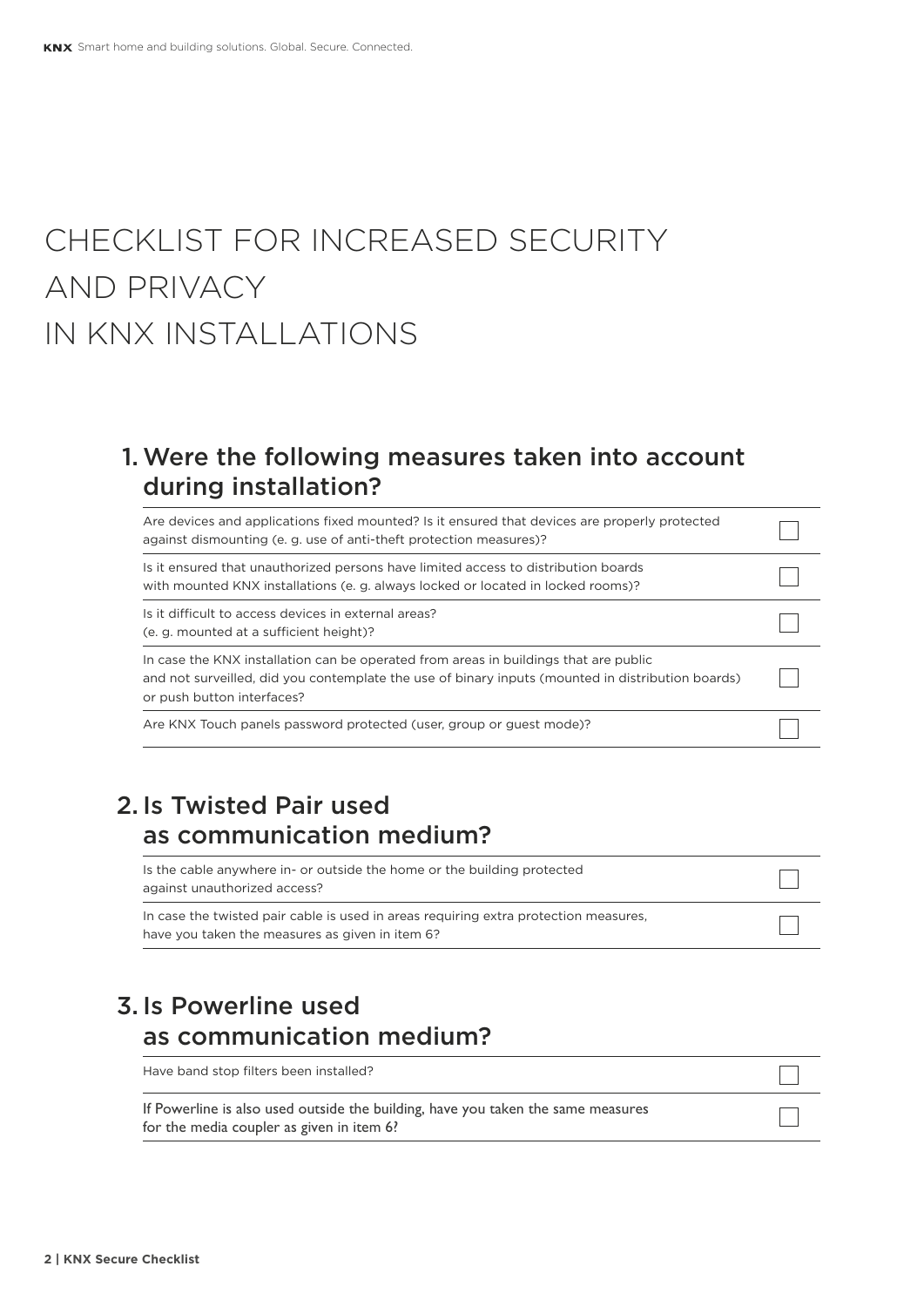#### 4. Is IP used as communication medium?

| Have the network settings been documented and handed over to the home owner<br>or the LAN administrator?                                                                                                                                                                                                                                                                                                           |  |
|--------------------------------------------------------------------------------------------------------------------------------------------------------------------------------------------------------------------------------------------------------------------------------------------------------------------------------------------------------------------------------------------------------------------|--|
| Have switches and routers been set in such a way that only known MAC addresses<br>are able to access the communication medium?                                                                                                                                                                                                                                                                                     |  |
| Is a separate LAN or WLAN network with own hardware used for KNX communication?                                                                                                                                                                                                                                                                                                                                    |  |
| Is access to the (KNX) IP networks limited to authorized persons via appropriate user names<br>and strong passwords?                                                                                                                                                                                                                                                                                               |  |
| For KNX IP Multicast communication another IP address as the default address should be used<br>(normally 224.0.23.12). Was this IP multicast address changed?                                                                                                                                                                                                                                                      |  |
| Was the default SSID of the wireless access point changed? Was the periodic transmission<br>of the SSID after installation deactivated?                                                                                                                                                                                                                                                                            |  |
| Have ports of routers for KNX been closed towards the internet and was the default gateway of the<br>used KNXnet/IP router set to 0? Was the (W)LAN installation protected by an appropriate firewall?<br>If internet access to a KNX installation is needed, check the possibility to implement:<br>1. Establishing a VPN connection to the Internet Router<br>2. Use of manufacturer specific KNX Object Servers |  |

#### 5. Is Radio Frequency used as communication medium?

| Have you taken the same measures for the media coupler as given in item 6? |  |
|----------------------------------------------------------------------------|--|
| Does each RF domain have a different domain address?                       |  |

#### 6. Have you used couplers in the installation?

| Were individual addresses of devices assigned according to their place in the topology?                                                              |  |
|------------------------------------------------------------------------------------------------------------------------------------------------------|--|
| Do you prevent via the setting of appropriate parameters in the couplers<br>that incorrect source addresses are not forwarded outside the line?      |  |
| Do you block Point-to-Point and Broadcast communication across couplers?                                                                             |  |
| Have the filter tables been loaded correctly and have settings been made<br>in such a way that filter tables are taken into account by the couplers? |  |
| Have you considered the measures as given under item 7 for the couplers?                                                                             |  |

#### 7. Have devices been locked against re-configuration?

If not, enter a BCU key<sup>1</sup> in the ETS Project.

 $\overline{\phantom{a}}$ 

1 Not all devices can be protected against re-configuration – contact the relevant manufacturer